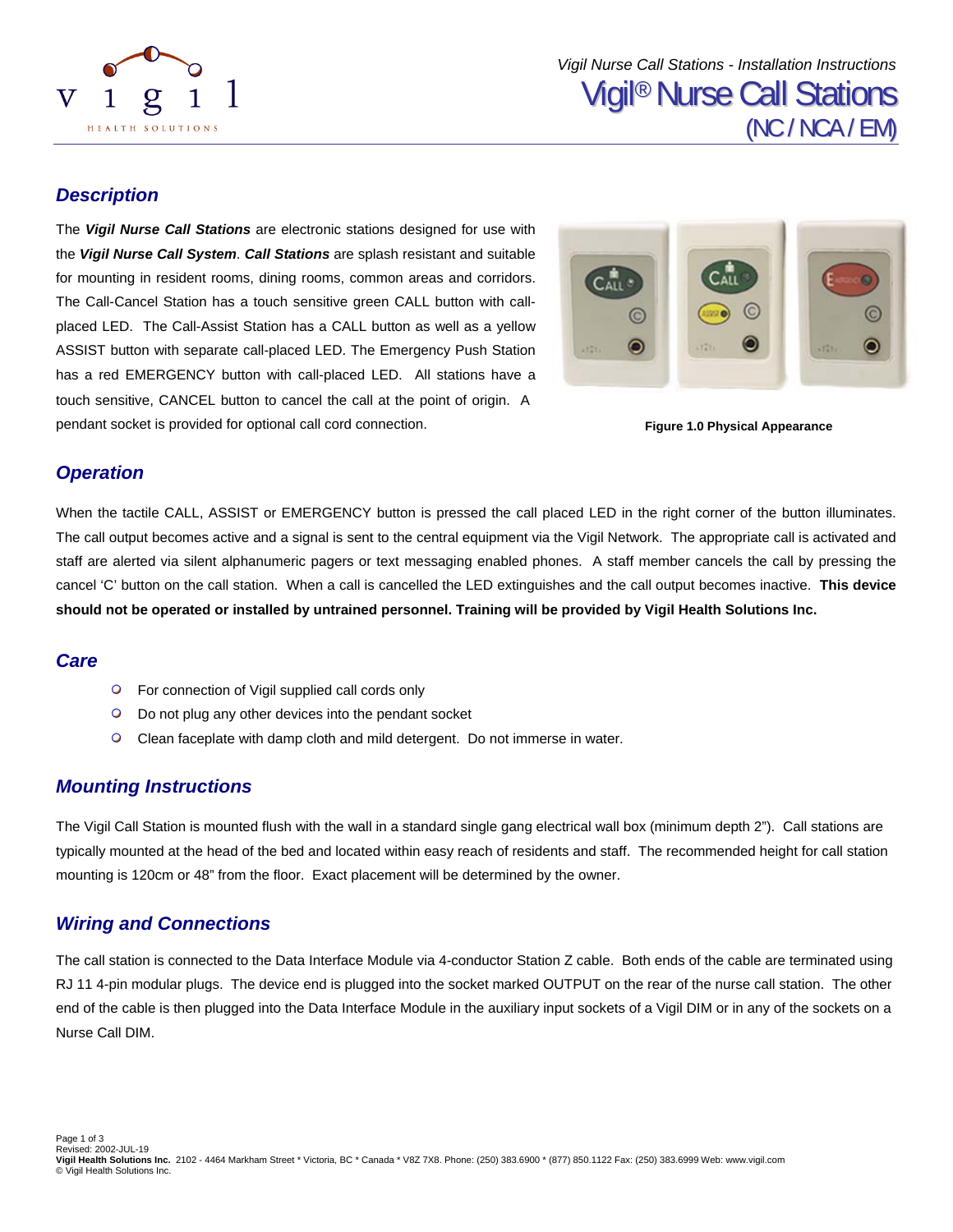## *Installation Instructions*

**The installation instructions must be closely followed to ensure that the user will achieve optimal use of the system. Vigil Health Solutions Inc. will make available on request electrical diagrams, floor plans and/or descriptions pertaining to the installation.** 

- 1. Terminate both ends of the Station Z cable according to the drawing, using RJ 11 4-pin modular plugs. The connection between the nurse call station and Data Interface Module is straight through.
- 2. Plug the device end of the cable into the socket marked OUTPUT on the back of the nurse call station.
- 3. Remove the surrounding faceplate to view mounting screws and mounting holes.
- 4. Mount the nurse call station in single gang wall box with supplied screws.
- 5. Snap the surrounding faceplate back on.
- 6. Plug the other end of the cable into the appropriate socket of the Data Interface Module. Ensure the cable is labeled with the correct socket number.

\* If connecting a Nurse Call-Assist Station to the DIM, the second signal (assist) uses the input next to the socket that the station is plugged into. For example, a Nurse Call-Assist Station plugged into socket 13 would activate input 13 when the call button is pressed and activate input 14 when the assist button is pressed. Do not plug another station into socket 14.



## *Testing Instructions*

Page 2 of 3

Test the Call Station using the Vigil System Test Unit and a pendant call cord.

- 1. Connect the Vigil System Test Unit to the Data Interface Module (DIM) connected to the Call Station you are testing. Ensure the DIM is not connected to the network.
- 2. Set the TEST MODE switch on the Test Unit to TX (transmit). Set the address switches on the System Test Unit to match the DIM address. See the *Vigil System Test Unit Operator's Manual* for full instructions on using the System Test Unit.
- 3. Turn the INTERNAL BATTERY switch to the ON position.
- 4. Plug the 6.5mm stereo plug (¼ " phone plug) of the pendant call cord into the pendant socket on the call station.
- 5. Press the Call or Emergency button on the station. Ensure that the LED on the station illuminates to indicate that the call switch has been activated and that the unit is receiving power. The corresponding input LED should also illuminate on the System Test Unit. Press the cancel button "C" to deactivate the station. Ensure that the LED's on the station and the System Test Unit extinguish.
- 6. Press the button on the call cord. The LED next to the CALL or EMERGENCY button should illuminate and the corresponding input LED on the System Test Unit should also illuminate. Press the cancel button "C" to deactivate the station. Ensure that the LED's on the station and the System Test Unit extinguish.
- 7. Where applicable, press the Assist button and ensure the Assist LED's on the station and on the System Test Unit illuminate. Press the cancel button to deactivate the Assist call and ensure that both LED's extinguish.